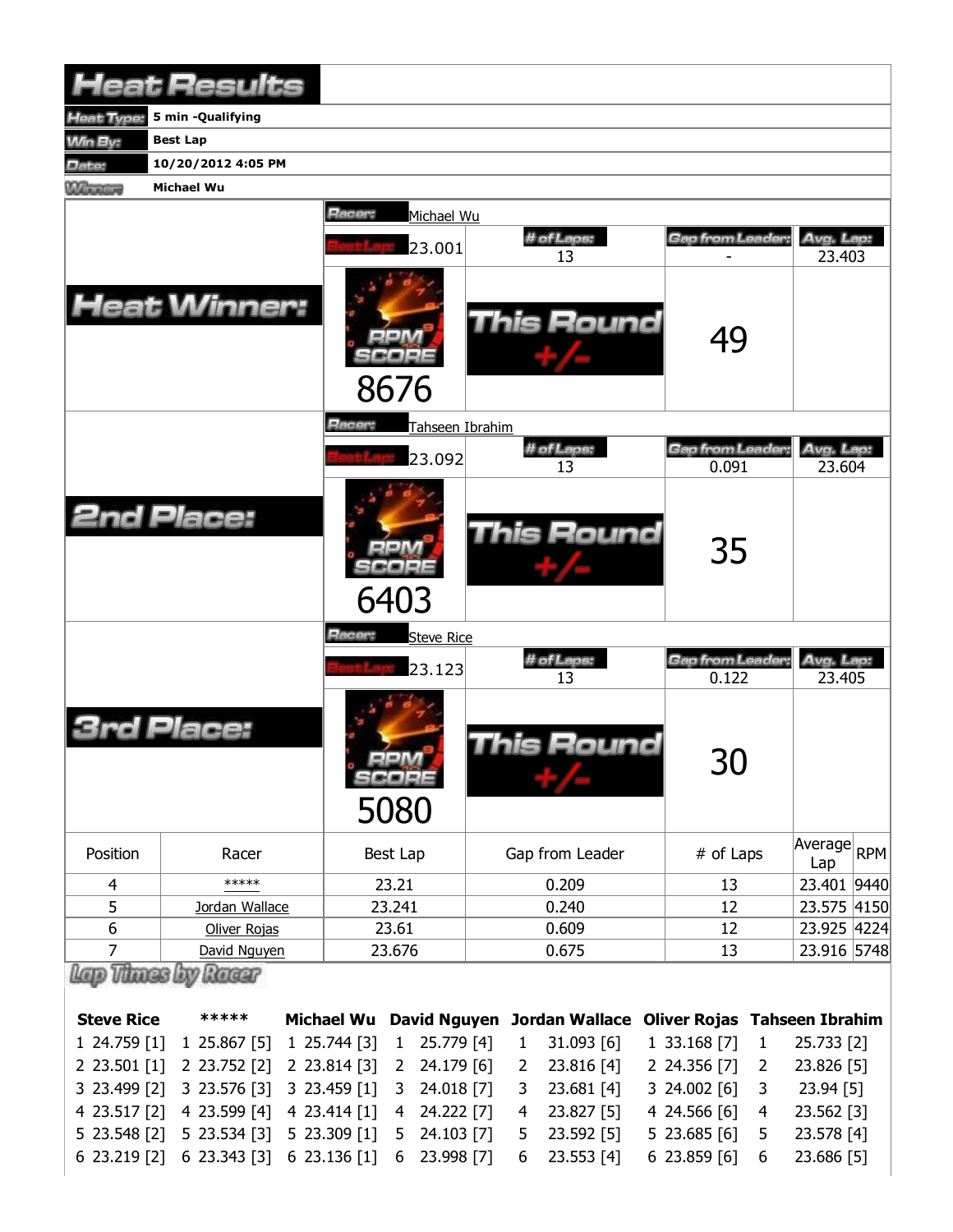| <b>Steve Rice</b> | ***** |                                                            |  |   |                | Michael Wu David Nguyen Jordan Wallace Oliver Rojas Tahseen Ibrahim |      |               |
|-------------------|-------|------------------------------------------------------------|--|---|----------------|---------------------------------------------------------------------|------|---------------|
|                   |       | 7 23.515 [2] 7 23.313 [3] 7 23.195 [1] 7 23.936 [7]        |  | 7 | 23.521 [4]     | 7 23.751 [6]                                                        | 7    | 25.064 [5]    |
|                   |       | 8 23.368 [2] 8 23.367 [3] 8 23.049 [1] 8 23.846 [7]        |  |   |                | 8 23.544 [5] 8 23.778 [6] 8                                         |      | 23.395 [4]    |
|                   |       | 9 23.273 [2] 9 23.221 [3] 9 23.085 [1] 9 23.676 [6]        |  |   | $9$ 23.624 [5] | 9 24.153 [7] 9                                                      |      | 23.361 [4]    |
|                   |       | 10 23.688 [2] 10 23.386 [3] 10 23.374 [1] 10 23.687 [7]    |  |   | 10 23.571 [5]  | $1023.61$ [6]                                                       | - 10 | 23.3 [4]      |
|                   |       | 11 23.325 [3] 11 23.21 [2] 11 24.851 [1] 11 23.736 [7]     |  |   | 11 23.355 [5]  | 11 23.7 [6] 11 23.226 [4]                                           |      |               |
|                   |       | 12 23.285 [4] 12 23.253 [2] 12 23.001 [1] 12 23.745 [7]    |  |   | 12 23.241 [5]  | 12 23.715 [6]                                                       |      | 12 23.218 [3] |
|                   |       | 13 23.123 [3] 13 23.257 [4] 13 23.151 [1] 13 23.848 [7] 13 |  |   | 13             |                                                                     | 13   | 23.092 [2]    |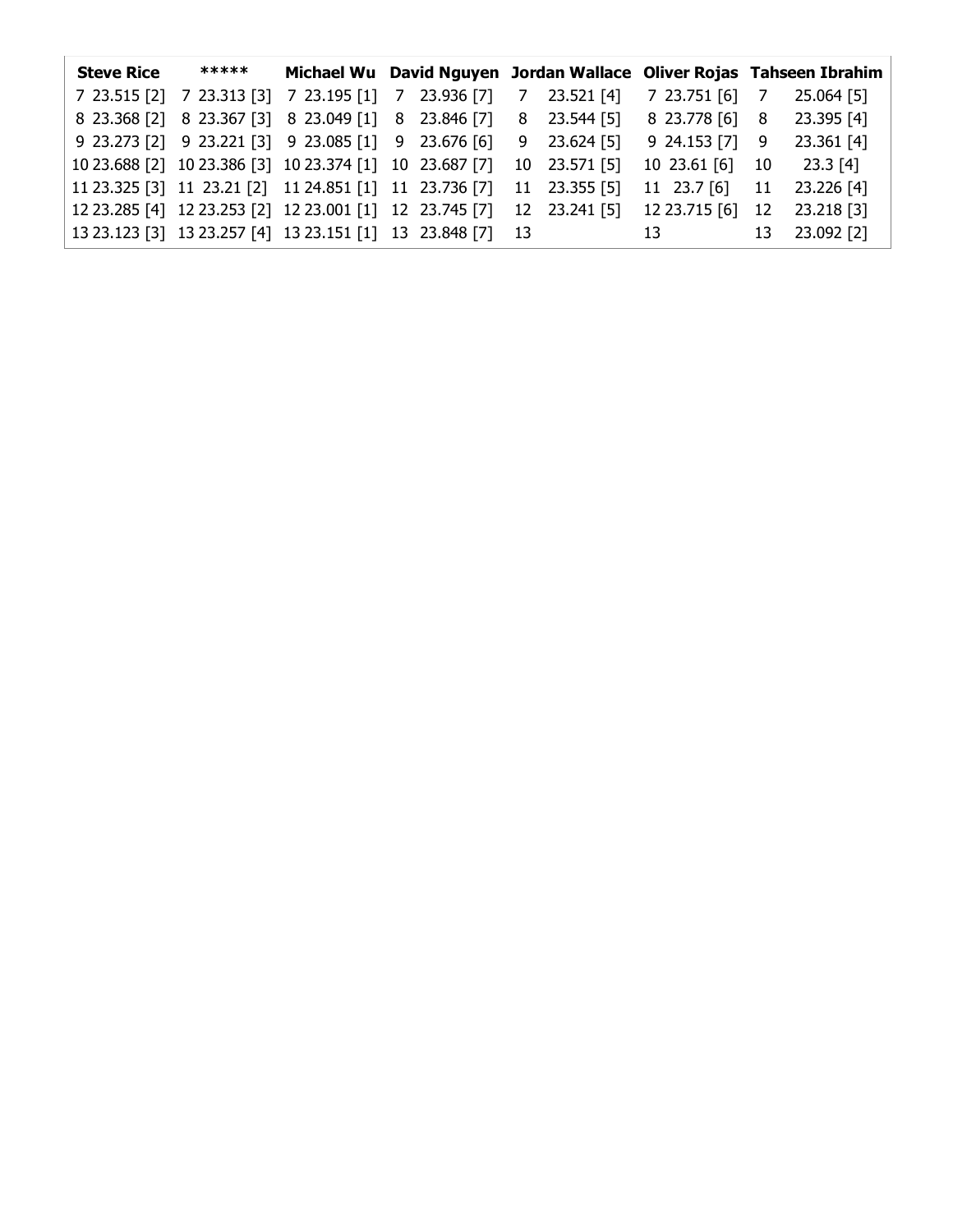|                | <b>Heat Results</b>   |                              |                   |                          |                     |
|----------------|-----------------------|------------------------------|-------------------|--------------------------|---------------------|
| leat Type:     | 5 min -Qualifying     |                              |                   |                          |                     |
| Win By:        | <b>Best Lap</b>       |                              |                   |                          |                     |
| Date:          | 10/20/2012 4:10 PM    |                              |                   |                          |                     |
| <b>Winners</b> | <b>Christopher Wi</b> |                              |                   |                          |                     |
|                |                       | Racer:<br>Christopher Wi     |                   |                          |                     |
|                |                       | 23.228                       | # of Laps:<br>13  | Gap from Leader:         | Avg. Lap:<br>23.372 |
|                | <b>Heat Winner:</b>   | 4043                         | This Round        | 51                       |                     |
|                |                       | Racer:<br>Marco Restivo      |                   |                          |                     |
|                |                       |                              | # of Laps:        | Gap from Leader:         | Avg. Lap:           |
|                |                       | 23.274                       | 13                | 0.046                    | 23.467              |
|                | <b>2nd Place:</b>     | 3891                         | <b>This Round</b> | 35                       |                     |
|                |                       | Racer:<br>Kelly Widmann      |                   |                          |                     |
|                |                       | 23.276                       | # of Laps:<br>13  | Gap from Leader<br>0.048 | Avg. Lap:<br>23.517 |
|                | Place:                | $m/\Lambda$<br>SCORE<br>4417 | <b>This Round</b> | 28                       |                     |
| Position       | Racer                 | Best Lap                     | Gap from Leader   | # of Laps                | Average RPM<br>Lap  |
| $\overline{4}$ | <b>Steve Brooks</b>   | 23.29                        | 0.062             | 12                       | 23.767 8269         |
| 5              | <b>Brent Talley</b>   | 23.432                       | 0.204             | 13                       | 23.642 3054         |
| 6              | John Labay            | 23.571                       | 0.343             | 12                       | 23.927 2063         |
| $\overline{7}$ | Rome Wheeler          | 23.943                       | 0.715             | 12                       | 24.524 1607         |
|                | Thues by Ruser        |                              |                   |                          |                     |

| <b>Brent</b><br><b>Talley</b> |        |  | <b>Steve</b><br><b>Brooks</b> |  | <b>Marco</b><br>Restivo                 |  | John Labay<br>25.627 |    | <b>Christopher</b><br>Wi | Rome<br>Wheeler           | Kelly<br>Widmann |                         |  |
|-------------------------------|--------|--|-------------------------------|--|-----------------------------------------|--|----------------------|----|--------------------------|---------------------------|------------------|-------------------------|--|
|                               | 25.116 |  | 1 28.996 [7]                  |  | 25.38 [4]                               |  | [5]                  |    | 25.166 [3]               | $1$ 27.081 [6]            |                  | $1 \quad 24.624 \; [1]$ |  |
|                               | $[2]$  |  |                               |  | 2 26.578 [7] 2 23.568 [3] $\rightarrow$ |  | 24.319               |    | $2$ 23.554 [1]           | $2\quad 25.213\ [6]$      |                  | $2 \quad 23.6 \, [4]$   |  |
|                               | 23.562 |  | 3 23.474 [2] 3 23.548 [4]     |  |                                         |  | [5]                  |    | $3$ 23.425 [1]           | 3 24.636 [7] 3 23.541 [3] |                  |                         |  |
|                               | [2]    |  |                               |  | 4 24.063 [3] 4 23.459 [2] $\frac{1}{3}$ |  | 24.063               | 4  | 23.315 [1]               | 4 25.392 [7]              |                  | 4 23.789 [4]            |  |
|                               |        |  | 5 23.478 [3] 5 23.466 [2]     |  |                                         |  | [6]                  | 5. | $23.301$ [1]             | 5 24.159 [7]              |                  | $5$ 23.585 [4]          |  |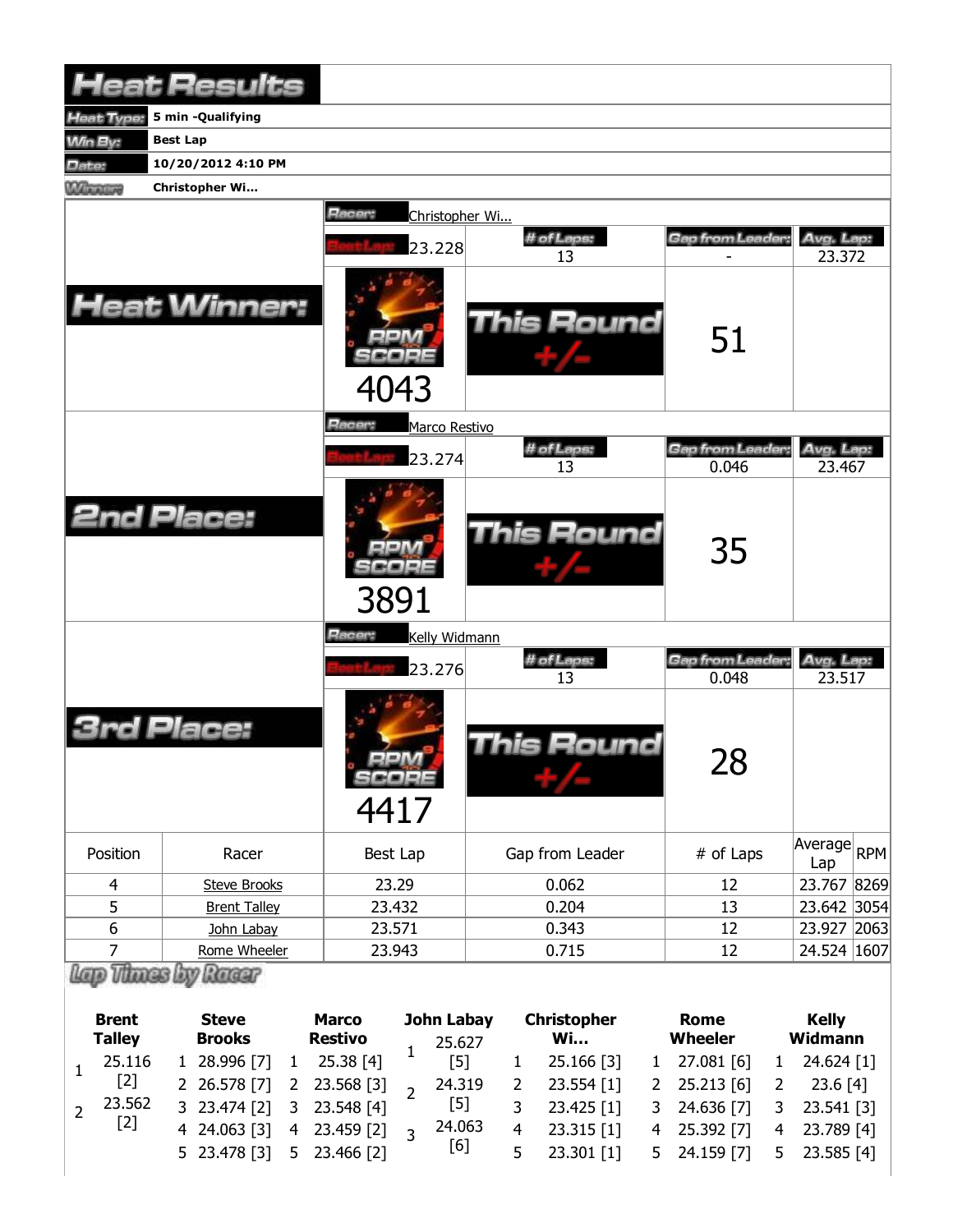| <b>John Labay</b><br>23.592<br>3<br>$[5]$<br>24.604<br>4<br>[6]<br>24.084<br>4<br>$[5]$<br>24.099<br>5<br>[6]<br>23.874<br>5<br><b>Christopher</b><br><b>Steve</b><br><b>Marco</b><br><b>Rome</b><br>$[5]$<br>23.584<br>6<br><b>Restivo</b><br><b>Wi</b><br><b>Wheeler</b><br><b>Brooks</b><br>[6]<br>23.432<br>6<br>23.527 [5]<br>23.416 [3]<br>23.326 [1]<br>24.217 [7]<br>6<br>6<br>6<br>6<br>[4]<br>23.571<br>7<br>23.338 [2]<br>7 23.405 [3]<br>23.442 [1]<br>24.264 [7]<br>7<br>7<br>7<br>[6]<br>23.529<br>7 |                         |  |  |
|--------------------------------------------------------------------------------------------------------------------------------------------------------------------------------------------------------------------------------------------------------------------------------------------------------------------------------------------------------------------------------------------------------------------------------------------------------------------------------------------------------------------|-------------------------|--|--|
|                                                                                                                                                                                                                                                                                                                                                                                                                                                                                                                    |                         |  |  |
|                                                                                                                                                                                                                                                                                                                                                                                                                                                                                                                    |                         |  |  |
|                                                                                                                                                                                                                                                                                                                                                                                                                                                                                                                    |                         |  |  |
|                                                                                                                                                                                                                                                                                                                                                                                                                                                                                                                    |                         |  |  |
|                                                                                                                                                                                                                                                                                                                                                                                                                                                                                                                    |                         |  |  |
|                                                                                                                                                                                                                                                                                                                                                                                                                                                                                                                    | <b>Kelly</b><br>Widmann |  |  |
|                                                                                                                                                                                                                                                                                                                                                                                                                                                                                                                    | 23.406 [2]<br>6         |  |  |
|                                                                                                                                                                                                                                                                                                                                                                                                                                                                                                                    | 23.462 [4]<br>7         |  |  |
| 23.462 [4]<br>23.32 [3]<br>23.237 [1]<br>24.893 [7]<br>8<br>8<br>8<br>8<br>$[5]$<br>23.598                                                                                                                                                                                                                                                                                                                                                                                                                         | 23.276 [2]<br>8         |  |  |
| 8<br>[6]<br>23.29 [3]<br>23.442 [4]<br>23.452 [1]<br>24.553 [7]<br>9<br>9<br>9<br>23.658<br>9                                                                                                                                                                                                                                                                                                                                                                                                                      | 23.93 [2]<br>9          |  |  |
| 8<br>$[5]$<br>23.228 [1]<br>10 23.371 [4]<br>23.274 [2]<br>23.644<br>10<br>23.943 [7]<br>10<br>10                                                                                                                                                                                                                                                                                                                                                                                                                  | 23.344 [3]<br>10        |  |  |
| $\overline{q}$<br>[6]<br>23.892                                                                                                                                                                                                                                                                                                                                                                                                                                                                                    |                         |  |  |
| 11 23.384 [4]<br>23.348 [2]<br>23.32 [1]<br>11<br>11<br>24.124 [7]<br>11<br>9<br>$[5]$<br>23.816                                                                                                                                                                                                                                                                                                                                                                                                                   | 23.291 [3]<br>11        |  |  |
| 12 23.402 [4]<br>12<br>23.425 [1]<br>12<br>23.499 [2]<br>12<br>24.368 [7]<br>10<br>[6]<br>23.529                                                                                                                                                                                                                                                                                                                                                                                                                   | 23.297 [3]<br>12        |  |  |
| 13<br>13<br>23.927 [2]<br>13<br>23.433 [1]<br>13<br>10<br>$[5]$<br>24.068                                                                                                                                                                                                                                                                                                                                                                                                                                          | 23.685 [3]<br>13        |  |  |
| 11<br>[6]<br>23.441                                                                                                                                                                                                                                                                                                                                                                                                                                                                                                |                         |  |  |
| 11<br>$[5]$<br>23.827                                                                                                                                                                                                                                                                                                                                                                                                                                                                                              |                         |  |  |
| 12<br>[6]<br>23.573                                                                                                                                                                                                                                                                                                                                                                                                                                                                                                |                         |  |  |
| 12<br>$[5]$<br>13                                                                                                                                                                                                                                                                                                                                                                                                                                                                                                  |                         |  |  |
| 23.535<br>13<br>$[5]$                                                                                                                                                                                                                                                                                                                                                                                                                                                                                              |                         |  |  |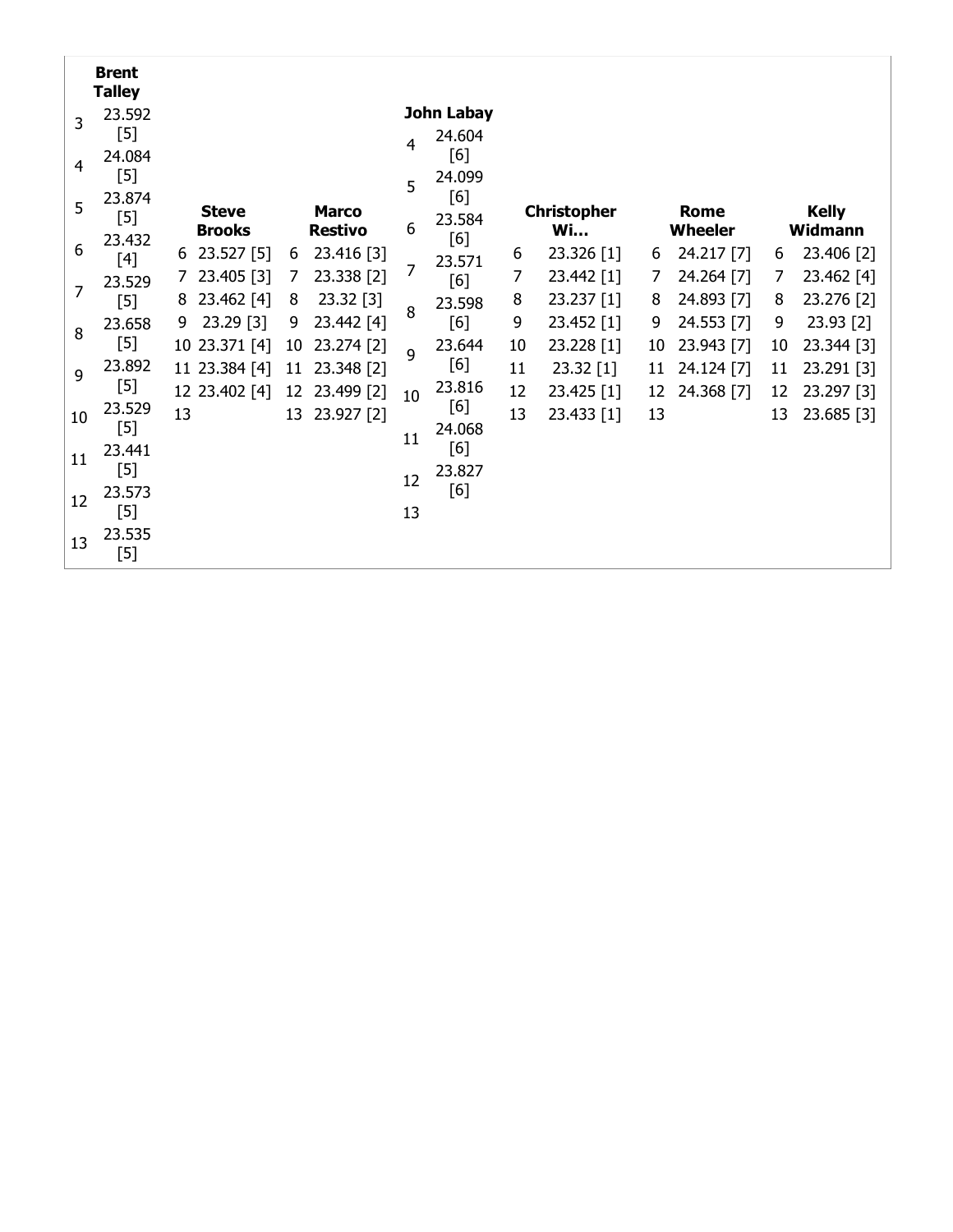|                | <b>Heat Results</b> |                             |                   |                  |                    |  |
|----------------|---------------------|-----------------------------|-------------------|------------------|--------------------|--|
| Heat Type:     | 5 min -Qualifying   |                             |                   |                  |                    |  |
| <b>Min By:</b> | <b>Best Lap</b>     |                             |                   |                  |                    |  |
| Date:          | 10/20/2012 4:15 PM  |                             |                   |                  |                    |  |
| <b>Winners</b> | <b>Scott Kern</b>   |                             |                   |                  |                    |  |
|                |                     | Racer:<br>Scott Kern        |                   |                  |                    |  |
|                |                     |                             | # of Laps:        | Gap from Leader: | Avg. Lap:          |  |
|                |                     | 23.138                      | 11                |                  | 25.576             |  |
|                | <b>Heat Winner:</b> | 3960                        | <b>This Round</b> | 56               |                    |  |
|                |                     | Racer:<br>Max Leitschuh     |                   |                  |                    |  |
|                |                     |                             | # of Laps:        | Gap from Leader: | Avg. Lap:          |  |
|                |                     | 23.227                      | 13                | 0.089            | 23.755             |  |
|                | <b>2nd Place:</b>   | 2979                        | This Round        | 42               |                    |  |
|                |                     | Racer:<br>Mike Padgett      |                   |                  |                    |  |
|                |                     | 23.377                      | # of Laps:        | Gap from Leader  | Avg. Lap:          |  |
|                | Place:              | <b>MAG</b><br>SCOPE<br>3095 | 13<br>This Round  | 0.239<br>37      | 23.6               |  |
| Position       | Racer               | Best Lap                    | Gap from Leader   | # of Laps        | Average RPM<br>Lap |  |
| 4              | Alexander Cumm      | 23.457                      | 0.319             | 13               | 23.757 3140        |  |
| 5              | Ary Jogasurya       | 23.526                      | 0.388             | 13               | 23.882 2642        |  |
| 6              | Patryk Tararuj      | 23.543                      | 0.405             | 12               | 23.862 1950        |  |
| 7              | Robert Orr          | 23.639                      | 0.501             | 13               | 23.814 2546        |  |
| 8              | Hendrik De Zwart    | 23.698                      | 0.560             | 13               | 23.859 1556        |  |
|                | Lap Thues by Racer  |                             |                   |                  |                    |  |

| <b>Scott</b><br>Kern | <b>Alexander</b><br>Cumm   |              | Arv<br>Jogasurya | <b>Robert</b><br><b>Orr</b> |              | Mike<br><b>Padgett</b> | <b>Max</b><br><b>Leitschuh</b> | <b>Patryk</b><br><b>Tararuj</b> | <b>Hendrik De</b><br>Zwart                |  |
|----------------------|----------------------------|--------------|------------------|-----------------------------|--------------|------------------------|--------------------------------|---------------------------------|-------------------------------------------|--|
| 37.701<br>[8]        | 25.057 [4]<br>2 23.813 [4] |              | 24.941           | 25.636                      |              | 25.219                 | 24.808<br>[2]                  | 30.832                          | $1 \quad 24.719 \quad 1]$<br>2 23.986 [6] |  |
| $2^{23.399}$         | 23.946 [4]<br>24.117 [7]   | $\mathbf{a}$ | 24.101           | 23.87                       | <sup>2</sup> | 23.696                 | 23.434<br>[2]                  | 24.305<br>[8]                   | $3$ 24.002 [6]<br>4 23.771 [6]            |  |